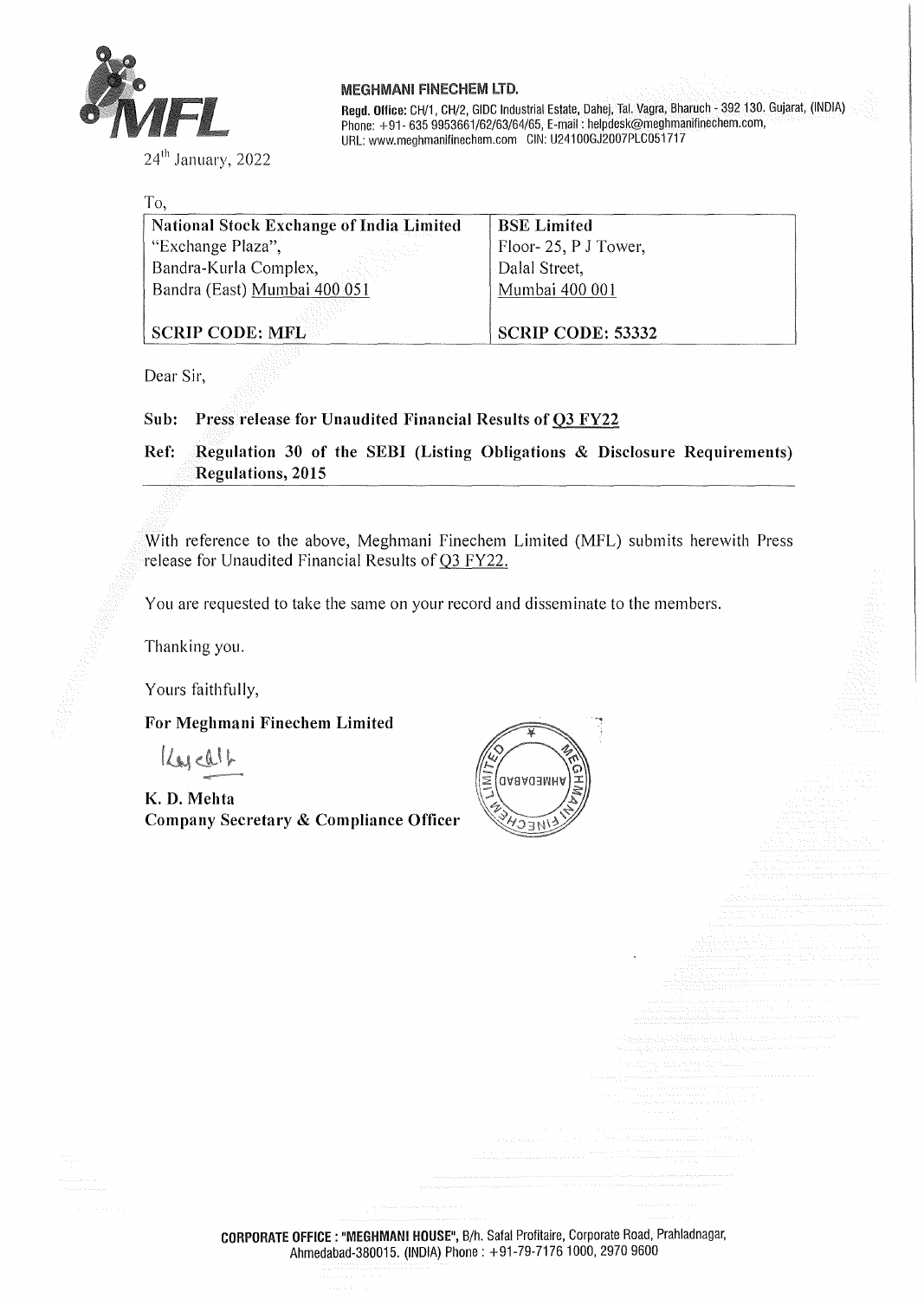# Press Release

## Meghmani Finechem's Revenue up 91% and PAT grew 184% in Q3FY22

| Particular | Q3FY21 | Q3FY22 | Growth <b>Canada</b> | 9MFY21 | $9$ MFY22 | Growth |
|------------|--------|--------|----------------------|--------|-----------|--------|
| Revenue    |        |        | 91%                  |        |           | 85%    |
| EBITDA     | 68     | 141    | 107%                 | 181    | 334       | 85%    |
| PAT        |        |        | 184%                 | 68     | 154       | 126%   |

### Highlights: YoY comparison  $\forall$  Cr

The company has delivered a strong operating and financial performance in line with its commitment of growth. The key performance highlights are:

#### OPERATIONAL HIGHLIGHTS:

- o Overall plant utilization is at 86% for 9MFY22 which is up by 8% on YoY basis
- o H2O2 production capacity increased by 190% for 9MFY22 on YoY, plant capacity ramped up to 76%
- o In Q3FY22, Caustic Soda ECU realisation up by 145% YoY; Caustic Potash up by 60% on a YoY basis
- o In Q3FY22, CMS sales realisation up by 106% on YoY basis; Hydrogen Peroxide up by 25% on YoY basis

#### 9MFY22 FINANCIAL HIGHLIGHTS:

- $\circ$  Revenue up by 85% to  $\xi$  1052 Cr on YoY, backed by increase in volume, higher utilization and higher realisation for all the products
- $\circ$  EBITDA increased by 85% to \\times 334 Cr on YoY; margins maintained at 32% despite surge in raw material prices
- o ROCE improved to 26% as on 9MFY22 due to higher profitability backed by improved realization in all products and contribution from new capacities of Hydrogen Peroxide and Caustic Soda

#### Q3FY22 FINANCIAL HIGHLIGHTS:

- o Revenue up by 91% to'\ 422 Cr backed by increase in revenue of Chlor-Alkali and Derivatives by 104% and 59% respectively
- $\circ$  EBITDA increased by 107% to  $\overline{x}$  141 Cr and EBITDA margin was up by 260 bps to 33.5%, despite high inflationary pressure on raw materials
- o PAT increased by 184% to'\ 70 Cr and PAT margin was up by 540 bps to 16.5%

#### STRATEGIC UPDATE:

- o Crisil upgraded credit rating from A+/Positive to AA-/Stable
- o Expansion projects on track for completion as per schedule: ECH 90%, CPVC Resin 80% and Caustic Soda  $-80%$
- o In 9MFY22, the Company spent'\ 365 Cr for expansion of all 3 projects
- o We are expanding into Chlorotoluene & its value chain; establishing the R&D facility

**Commenting on the results Mr Maulik Patel; Chairman and Managing** *Director* - *MFL* said: We are glad to report a good performance during the quarter. We have achieved the highest ever topline for 9 months of  $\bar{\tau}$  1,052 Cr. The commissioning and optimal utilisation of CMS & H2O2 drove our revenue & profit growth. The investments undertaken in the last couple of years for diversification of products continue to drive growth and increase our competitiveness.